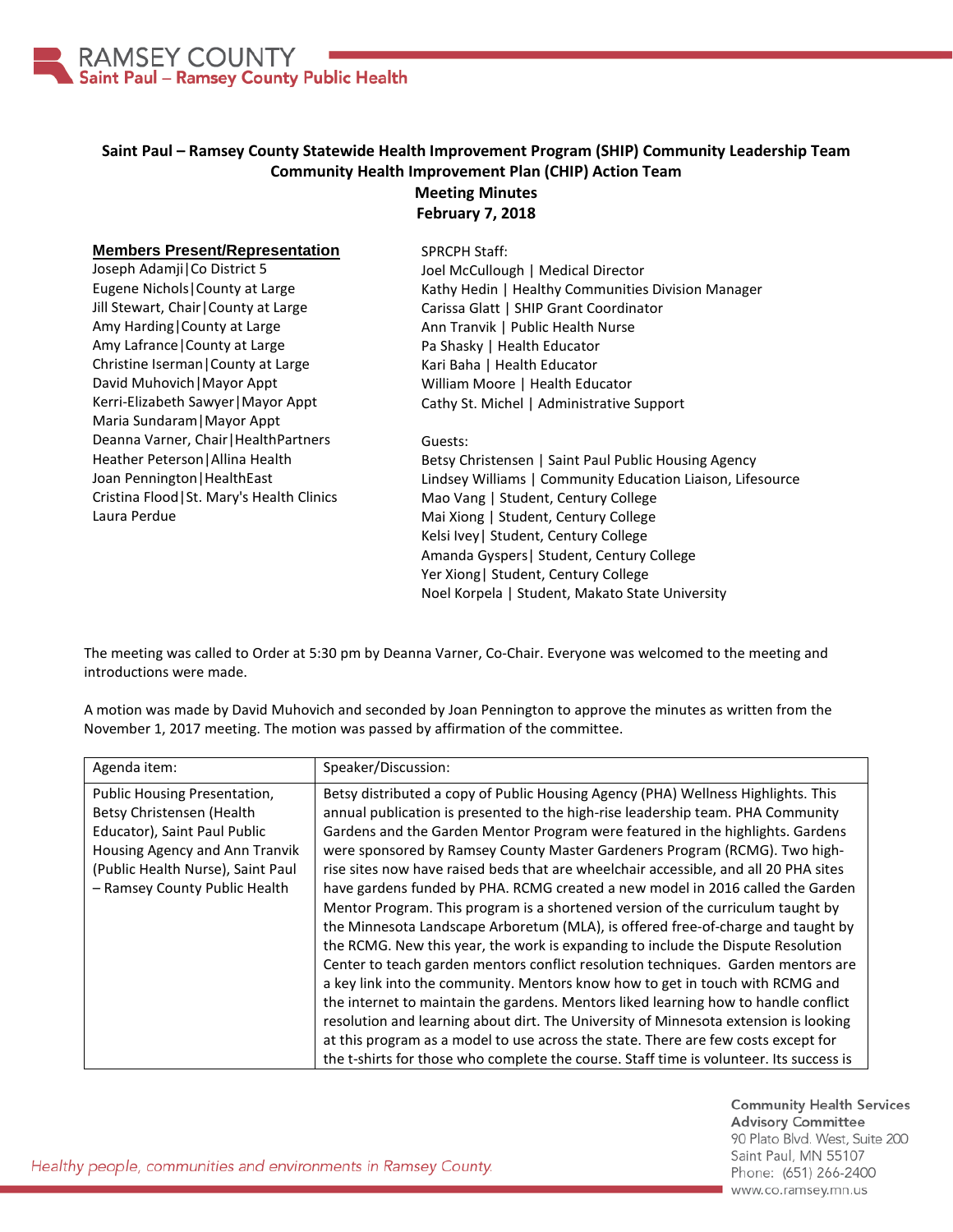|                                                                                                                                                         | a result of combining resources and expanding as we go forward for residents to<br>take control and grow their own food.                                                                                                                                                                                                                                                                                                                                                                                                                                                                                                                                                                                                                                                                                                                                                                                              |
|---------------------------------------------------------------------------------------------------------------------------------------------------------|-----------------------------------------------------------------------------------------------------------------------------------------------------------------------------------------------------------------------------------------------------------------------------------------------------------------------------------------------------------------------------------------------------------------------------------------------------------------------------------------------------------------------------------------------------------------------------------------------------------------------------------------------------------------------------------------------------------------------------------------------------------------------------------------------------------------------------------------------------------------------------------------------------------------------|
|                                                                                                                                                         | Residents love the new programs with Saint Paul - Connecting to Nature and the<br>Park Ambassador program. Barriers to parks have been removed and people of all<br>ages loved the scavenger hunt event that attracted folks from high-rises and houses,<br>in strollers and seniors. Another popular event was the Minnesota Dragonfly<br>Festival. Betsy worked with More Empowerment to engage the immigrant<br>population. The city sponsored many different events at several locations.                                                                                                                                                                                                                                                                                                                                                                                                                         |
|                                                                                                                                                         | Minnesota Department of Natural Resources (MN DNR) sponsored a 10-mile bike<br>ride. All participants completed the entire route and had a great time. People<br>earned a bike by attending five events.                                                                                                                                                                                                                                                                                                                                                                                                                                                                                                                                                                                                                                                                                                              |
|                                                                                                                                                         | Saint Paul hopes to do more events this year. Funds were allocated to host the Park<br>Ambassador program again this year, and are hoping to host events at state parks in<br>addition to city parks. MN DNR is also interested in offering job skills training.                                                                                                                                                                                                                                                                                                                                                                                                                                                                                                                                                                                                                                                      |
|                                                                                                                                                         | In order to attend the Dragonfly Festival families rode the bus a half mile because<br>there was no sidewalk. Saint Paul is hoping to construct a sidewalk on that section of<br>Jackson in the next year and increase pedestrian safety.                                                                                                                                                                                                                                                                                                                                                                                                                                                                                                                                                                                                                                                                             |
|                                                                                                                                                         | PHA partnered with the Saint Paul Police Department and the City of Saint Paul to<br>host two projects near the Ravoux high rise that would improve pedestrian safety.<br>Residents must cross six lanes of traffic to reach the bus stop located across the<br>street from the high rise. PHA raised funds to improve crosswalk safety at the<br>Ravoux and Marion intersection and the Ravoux and Fuller intersection. A video and<br>photo of the project will be posted on the Statewide Health Improvement<br>Partnership FaceBook page. A resident sent in a statement that was very touching<br>about the positive effect the improved crosswalk had for residents and how<br>individuals can make a difference. Members were encouraged to contact the Metro<br>Transit if they wish to suggest that the bus change its route to pick up residents in<br>front of the high rise instead of across the street. |
|                                                                                                                                                         | To volunteer for PHA events, contact Betsy at besty.christensen@stpha.org. To<br>volunteer for other city events, contact Carissa at carissa.glatt@ramseycounty.us.                                                                                                                                                                                                                                                                                                                                                                                                                                                                                                                                                                                                                                                                                                                                                   |
| Statewide Health Improvement                                                                                                                            | Carissa distributed several documents:                                                                                                                                                                                                                                                                                                                                                                                                                                                                                                                                                                                                                                                                                                                                                                                                                                                                                |
| Partnership (SHIP) Updates,<br>Carissa Glatt (SHIP Grant<br>Coordinator), Saint Paul-<br>Ramsey County Public Health                                    | A one-page overview of Statewide Health Improvement Partnership (SHIP) highlights<br>from September 2016 - August 2017, which shows SHIP work in the schools and<br>partners with healthy eating.                                                                                                                                                                                                                                                                                                                                                                                                                                                                                                                                                                                                                                                                                                                     |
|                                                                                                                                                         | Community Mini-Grants shows mini-grants recipients. Over \$54,000 was awarded to<br>local organizations through mini-grants. Mini-grants are very effective at creating<br>networks and making stronger partnerships to encourage healthy eating and active<br>living.                                                                                                                                                                                                                                                                                                                                                                                                                                                                                                                                                                                                                                                |
|                                                                                                                                                         | Discussion ensued around pedestrian safety and crosswalks, and members were<br>encouraged to call the Saint Paul city planners about road concerns.                                                                                                                                                                                                                                                                                                                                                                                                                                                                                                                                                                                                                                                                                                                                                                   |
| Institute for Clinical Systems<br>Improvement Health Care<br>Update, Pa Shasky (Health<br>Educator), Saint Paul - Ramsey<br><b>County Public Health</b> | Pa gave an update on work in Statewide Health Improvement Partnership (SHIP)<br>year ending in October 2017. Some highlights include:                                                                                                                                                                                                                                                                                                                                                                                                                                                                                                                                                                                                                                                                                                                                                                                 |
|                                                                                                                                                         | The Institute for Clinical Systems Improvement (ICSI) is a consortium that started 20<br>years ago when clinical systems connected with the goal of providing consistent and<br>standard care to patients. ICSI partnered with SHIP to see which Ramsey County                                                                                                                                                                                                                                                                                                                                                                                                                                                                                                                                                                                                                                                        |

Community Health Services<br>Advisory Committee 90 Plato Blvd. West, Suite 200 Saint Paul, MN 55107 Phone: (651) 266-2400 www.co.ramsey.mn.us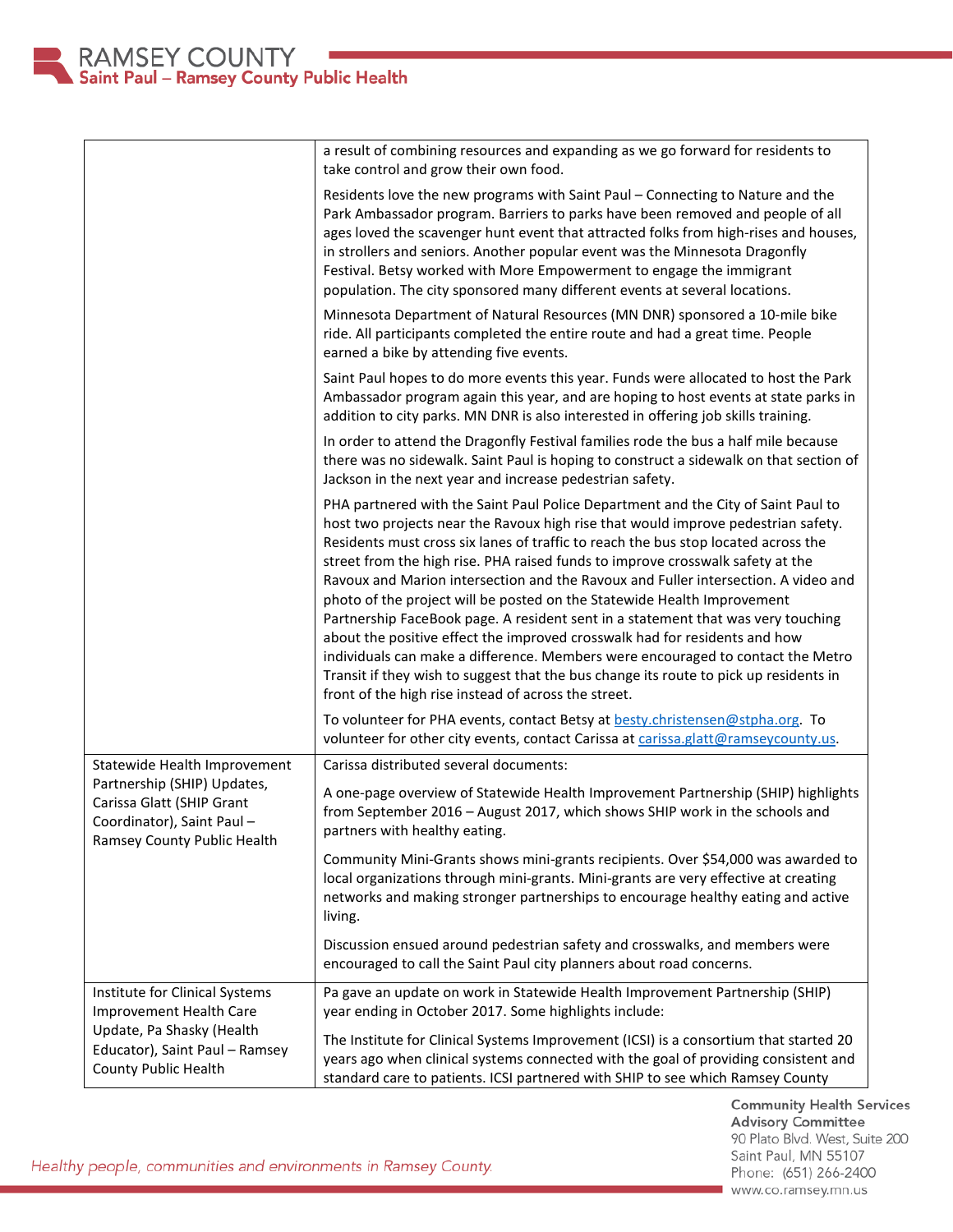|                                                                                                                                                  | communities were experiencing disparities. African Americans are prone to heart<br>disease and other chronic diseases, and this fact guided the development of a<br>culturally-sensitive patient handout for the community. The committee convened in<br>September 2016 to create a handout that is evidence-informed and could be used as<br>a conversation tool to ask guiding questions. There are several sections to the<br>handout that cover topics such as disparities, healthy eating, a My Plate guide,<br>preparation tips for meals, healthy movement, tobacco cessation, space to journal,<br>and a resource page with phone apps, social media, internet and community<br>resources. The handout was completed in May 2017. Open Cities Medical Clinic<br>piloted the handout in September. They agreed to use it for two weeks or 50<br>handouts and document the pilot process. The clinicians did not always remember<br>to use it, but when they did the patients were happy to talk about it and use it. The<br>Open Cities clinicians all recommended the handouts to other clinicians. |
|--------------------------------------------------------------------------------------------------------------------------------------------------|-------------------------------------------------------------------------------------------------------------------------------------------------------------------------------------------------------------------------------------------------------------------------------------------------------------------------------------------------------------------------------------------------------------------------------------------------------------------------------------------------------------------------------------------------------------------------------------------------------------------------------------------------------------------------------------------------------------------------------------------------------------------------------------------------------------------------------------------------------------------------------------------------------------------------------------------------------------------------------------------------------------------------------------------------------------------------------------------------------------|
|                                                                                                                                                  | Members were asked for suggestions of how to pilot with other clinics that serve<br>African American patients and how to move forward with the handout as a<br>conversation tool. Pa is meeting with Open Cities again to provide the PDF version of<br>the handout. Pa is open to piloting at both specialist clinics and primary-care clinics.<br>Members suggested that the handout would be a good tool at the Health Start<br>clinics that are sponsored by West Side Clinics, within faith communities, in<br>Community Centers such as the Eastside YMCA and Rice Recreation Center, and Stair<br>Step Foundation's African American Parish Nurse program called There Is a Balm. Pa<br>will connect with the committee one more time to go over the post-survey results. If<br>clinicians want the handout they can request 100 paper copies and after that use<br>the PDF.                                                                                                                                                                                                                         |
|                                                                                                                                                  | A Baby Café was added to the health incentive this year to support prenatal women<br>and babies. Women, Infants and Children (WIC) donated staff time to staff it. SHIP<br>will promote it and purchase supplies. Baby Café will have multiple locations, and<br>they are anticipating one weekend a month at each site. The café will offer lactation<br>support services in the evening for working moms. April 1 is the tentative start date,<br>with a grand opening event anticipated in August.                                                                                                                                                                                                                                                                                                                                                                                                                                                                                                                                                                                                       |
|                                                                                                                                                  | Public health departments are becoming breastfeeding-friendly. There are three<br>levels - bronze, silver and gold - based on how many of the ten steps they<br>complete. Members were asked to suggest how to promote the Baby Café and the<br>ten-step breastfeeding-friendly health departments, and partners who would<br>benefit from these programs.                                                                                                                                                                                                                                                                                                                                                                                                                                                                                                                                                                                                                                                                                                                                                  |
| Co-Chair Elections<br>Charge Update and Vote<br>Review Dates of Community<br>Leadership Team Meetings in<br>2018<br><b>Future Meeting Topics</b> | Deanna reviewed the Charge for the Community Leadership Team (CLT). The Charge<br>needs to reflect accurate information on the member roster. Please review the<br>roster and email any updates to Cathy St. Michel at<br>cathy.stmichel@ramseycounty.us or Carissa at carissa.glatt@ramseycounty.us. We<br>are hoping that you want to join and commit to a core membership team that will<br>represent underserved communities, create community partnerships, and advance<br>Statewide Health Improvement Partnership goals. Motion was made by Jill Stewart<br>to accept the Charge and Eugene Nichols seconded. Motion was passed by<br>affirmation of the committee.                                                                                                                                                                                                                                                                                                                                                                                                                                  |
|                                                                                                                                                  | The two co-chairs are both stepping down, so the CLT is looking for member(s) to<br>serve as chair/co-chairs. Deanna described the role and duties of the chair. Eugene<br>Nichols and Heather Peterson offered to be co-chairs. Amy Harding made a motion                                                                                                                                                                                                                                                                                                                                                                                                                                                                                                                                                                                                                                                                                                                                                                                                                                                  |

**Community Health Services<br>Advisory Committee** 90 Plato Blvd. West, Suite 200 Saint Paul, MN 55107 Phone: (651) 266-2400 www.co.ramsey.mn.us